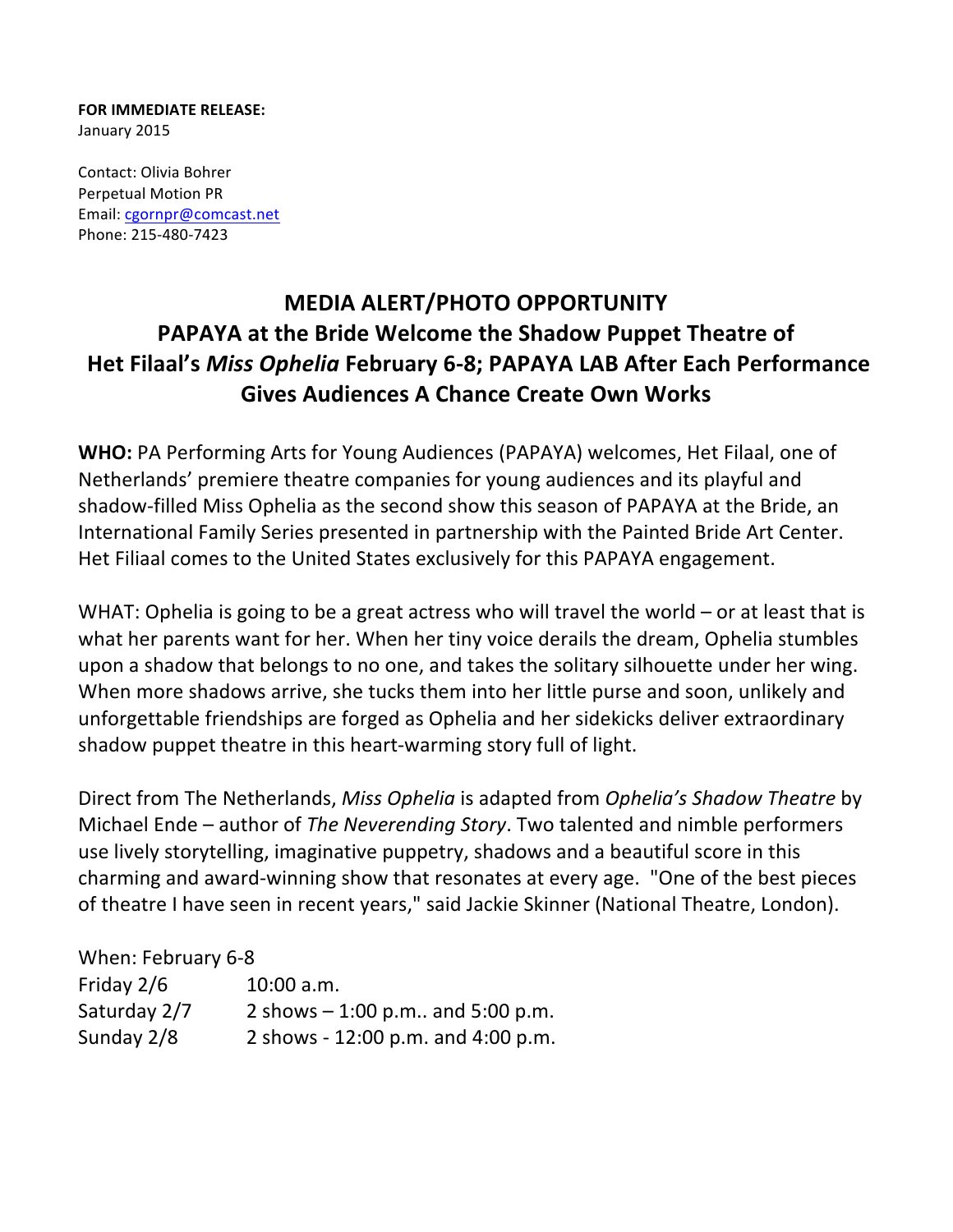WHY: The show has travelled to Dublin, Edinburgh, Malta, Belfast, New York, London, Sydney and Melbourne and is getting rave reviews. In the Netherlands Miss Ophelia won the prestigious Zilveren Krekel (Silver Cricket) award for most impressive production.

This season, PAPAYA's artistic team is inventing dynamic interactive experiences, inspiring audiences of all ages to respond to the art they witness on stage. Performances of Miss Ophelia will include a talkback with the artists and a chance for audience members to venture into the PAPAYA LAB space to create works of their own. PAPAYA believes that artistic experiences (performances) are triggers for the audience members to explore their own creativity, are opportunities to explore ideas relevant to their lives and their community, and an entry point for multi-generational creative experiences.

## **About Het Filaal**

Het Filiaal is the largest children's theatre company in the Netherlands' central region, and is based in the city of Utrecht. The company produces dynamic, playful, life-affirming music theater for young and old audiences, for families and schools, at home and abroad. Het Filiaal's work varies from spectacular productions for audiences of a thousand people, to well-considered art projects on a much smaller scale, designed to give children an intensive introduction to every facet of theatre.

Het Filaal's productions have been touring the world for years now, and in 2013 they performed no fewer than 91 times in countries outside the Netherlands. Shows such as *Baron Rabinovitsj, Captain* Lindbergh's Ocean Flight, Miss Ophelia and House toured internationally to the praise of both audiences and press. The artistic team consists of director Monique Corvers, composer Gábor Tarján and object theater maker Ramses Graus. In their work they bring together professional actors, musicians and visual artists. The loving precision and sense of humor with which text, music, acting and visuals are integrated, has come to be the trademark of Het Filiaal.

**PAPAYA**, or PA Performing Arts for Young Audiences, is a recently formed partnering organization that co-produces and co-presents performing arts for families and youth that is accessible to all ages, but especially designed to enrich the lives of children by stimulating their imaginations, challenging their minds and touching their deepest emotions. To that end PAPAYA has joined forces with the Painted